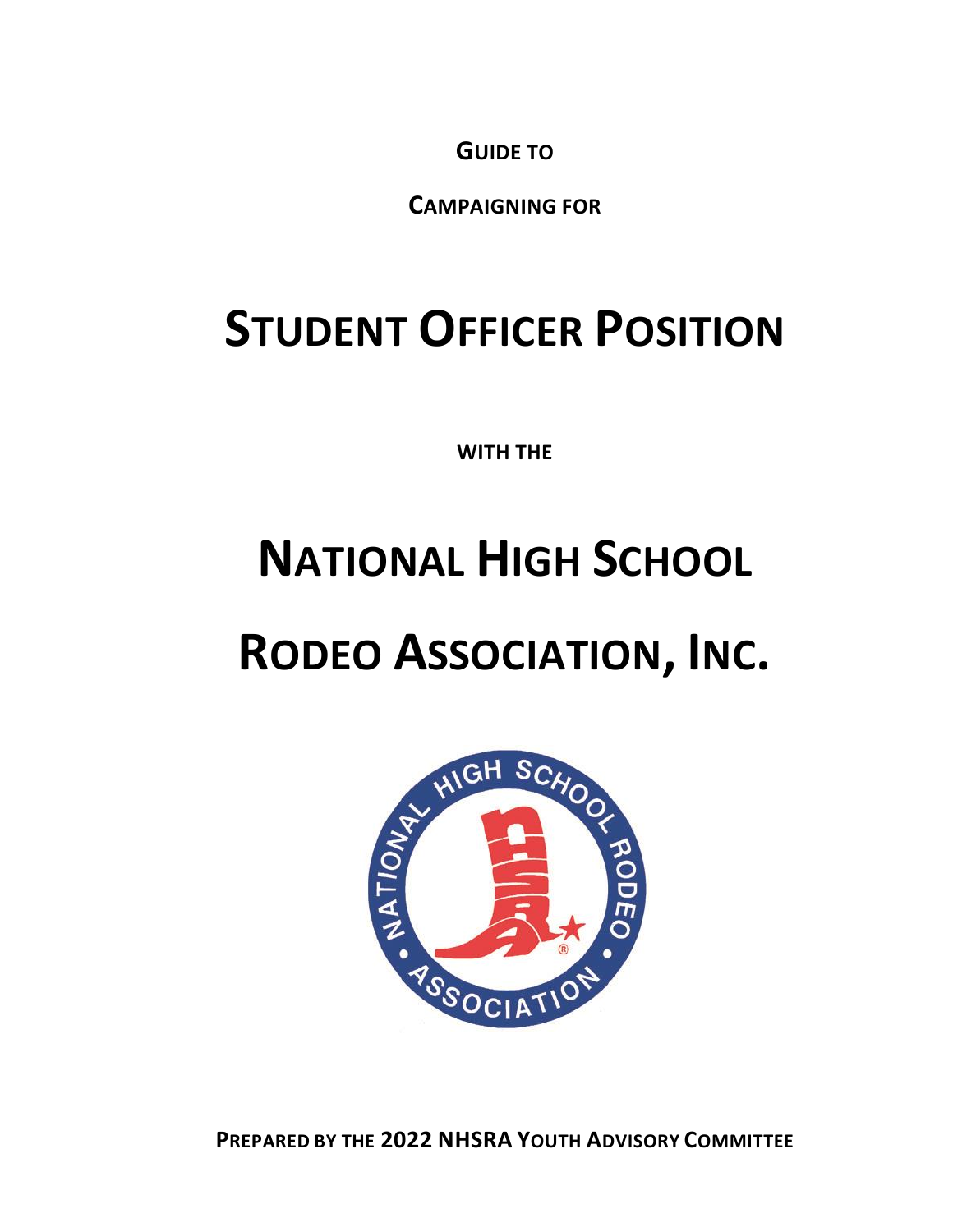We are pleased that you have decided to make your NHSRA experience more meaningful and that you want to play an active role in the rule and decision-making processes of the National High School Rodeo Association.

Being an NHSRA Student Officer is a fun experience; but, it is also a serious one. Officers represent over 14,000 members from 44 states, five Canadian provinces, Australia, Mexico and New Zealand which make up the NHSRA.

#### **When deciding to campaign for national office, you should ask yourself a few questions**:

- 1. Do I believe in the National High School Rodeo Association and its goal to improve and promote High School Rodeo among people?
- 2. Do I believe in the purposes and aims of the National High School Rodeo Association as outlined in the Constitution and By-Laws?
- 3. Will I be able to commit the time and effort to serve as an officer and travel with the officer team to make appearances on behalf of the NHSRA?
- 4. Am I knowledgeable about the National High School Rodeo Association and its rulebook?
- 5. Am I willing to support, promote and represent the sponsors of the National High School Rodeo

#### Association?

#### **In order to campaign for a NHSRA Student Officer**:

- 1. You must have at least one full year of eligibility left in the NHSRA.
- 2. NHSRA Student Officers can hold office for more than one year as long as they are eligible.
- 3. Be a member in good standing from the state or provincial High School Rodeo Association in which you reside and/or attend school.
- 4. You must be a competing member. You DO NOT have to compete at your state finals to run for office. You DO NOT have to be a contestant in the NHSFR in order to campaign for office.
- 5. You must notify the current NHSRA Contestant Secretary of your intention to seek office no later than by the close of the Delegate Meeting prior to the first performance of the National High School Finals Rodeo by submitting the attached form.

Your intentions of running for national office should be to improve and help the NHSRA to the best of your ability. You will have the opportunity to meet new people and will be involved in public activities. This will require time away from home/school and can be a huge sacrifice. The student officers spend approximately one month worth of time representing the NHSRA and are expected to uphold the grade requirements of membership.

The offices available are: President, Vice President and Secretary. At all board of National Directors meetings, the Student Officers and National Queen shall each have a vote with a total of (4) four votes. The Student Officers also serve on the Contestant Entertainment Committee, Youth Advisory Committee, Membership Development Committee as well as other committees as appointed by the Adult President.

The Student President will preside over the Student Delegate Meetings at the National High School Finals Rodeo. The Vice-President will serve in the capacity of the President, in the absence of the President. The Secretary will be responsible for taking minutes at the following meetings: Delegate Meetings, the Contestant Entertainment Committee meetings, Youth Advisory Committee meetings, and the Membership Development Committee.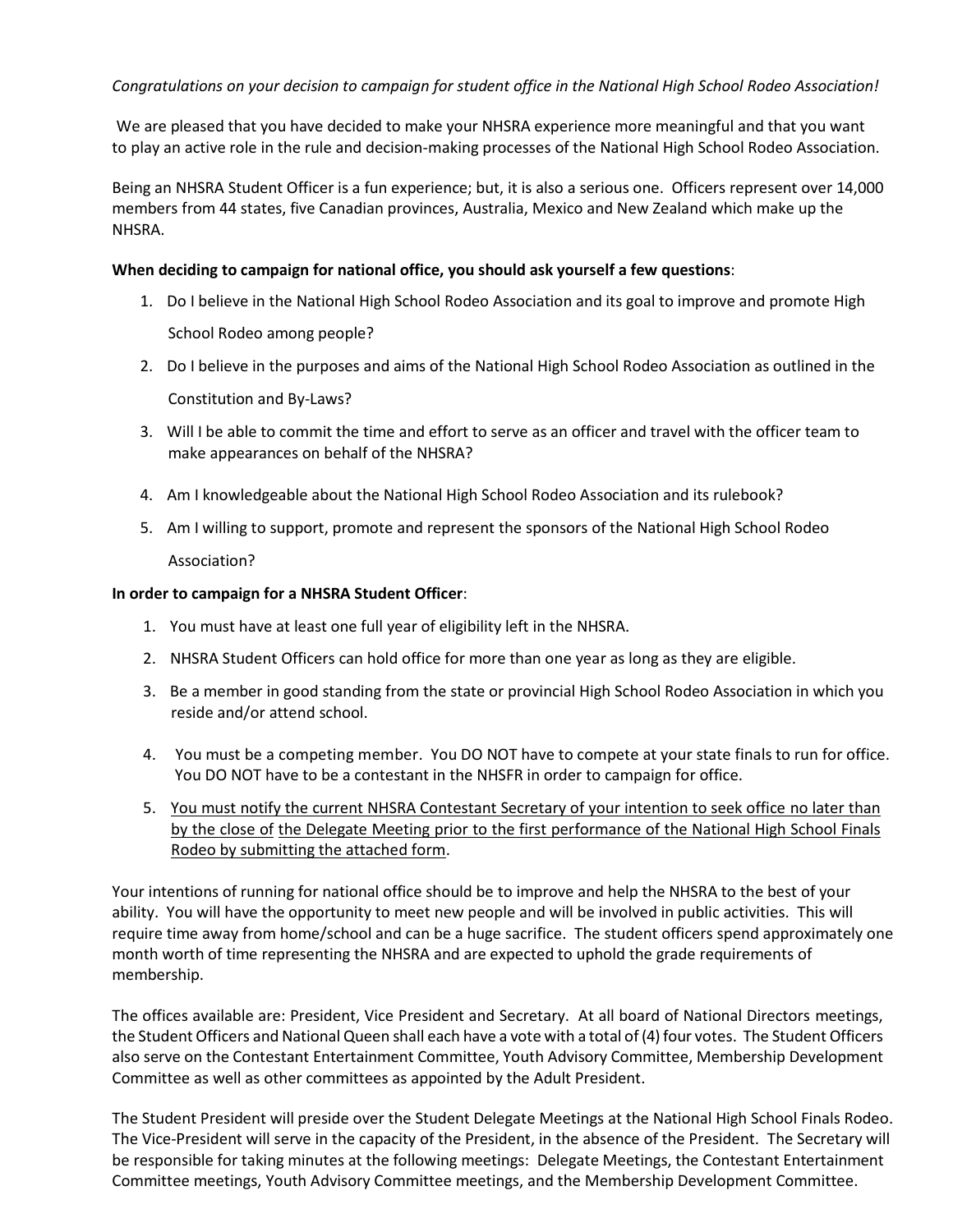The newly elected student officers will assume their duties at the close of the annual meeting at the 2022 NHSFR. It is **not** expected of the new officers to attend the 2022 Annual Meeting. They shall continue in office through the 2023 NHSFR and Annual Meeting. The student officers must attend the Mid-Winter board of directors meeting held in January. The student officers shall also take other trips and make appearances as the adult officers may direct. Travel expenses will be covered by the NHSRA for the student officer. Many times, the student officers will travel by themselves to the event where they will meet up with an NHSRA chaperone.

The student officers are to represent the student membership. Information that they receive from their constituents regarding changes of the National High School Rodeo Association and the National High School Finals Rodeo should be passed on to the National Board of Directors.

### **Your Arrival in Gillette**

If you are a contestant at the NHSFR, you should proceed through the contestant check in. After you have taken care of your contestant responsibilities, you must check in with the Rodeo Office.

If you are not a contestant at this year's NHSFR, you need to check in at the Rodeo Office and get your back number. You must still adhere to the final check-in deadline as well as all other rules for contestants. *You must be checked in by 7 A.M., Sunday, July 17, 2022.*

### **Campaigning**

If you have made your decision to run for office early in the year, you have the opportunity to have your picture and a short biographical profile published in the *NHSRA TIMES Magazine*, the official NHSRA publication which is mailed to all NHSRA members. In addition, your information will be posted on the association's website. Any photograph of the candidate that is submitted for publication on the website and in the *NHSRA TIMES Magazine*, must have the candidate in full western attire. Articles will only be published in the *NHSRA TIMES Magazine* once. The deadline for submitting to the *NHSRA TIMES* is June 5th .

Early candidates may have contact with each of the state's delegates and National Director. You can send out letters, brochures and other campaign literature. A letter of recommendation from your National Director is a good tool for campaigning. Include your ideas for high school rodeo and why you want to serve as an officer. The national office can supply you with the email addresses of the student delegates.

After checking in with the Rodeo Office, you will receive instructions about the designated campaign areas. Each candidate will be given a table to display their campaign message and distribute promotional items. Space is limited, so displays should be kept small.

When campaigning remember:

- $\checkmark$  CAMPAIGN GIVEAWAYS ARE RESTRICTED TO THE DISPLAY AREAS ONLY!
- $\checkmark$  No campaigning will be allowed in the arenas or work areas
- $\checkmark$  No campaign propaganda or gifts can be distributed at the student delegate meetings
- $\checkmark$  No campaign gifts are to be given to the voting delegates
- $\checkmark$  Posters are to hung in designated areas see the attached rules for this facility
- $\checkmark$  This facility does not allow stickers or glue-on items
- $\checkmark$  Flyers or notices cannot be placed on the windshields of vehicles
- $\checkmark$  Stickers placed on contestant's back numbers cannot cover any part of the numerals on the back number and must not be larger than 2 ½" in diameter/length/width
- $\checkmark$  Talk to the student delegates, they can be identified by a sticker on their back number, they cast the votes!

Past Student Officers will tell you that the quality of your campaign is what's important and not the quantity of give-a-ways. Try to keep in mind that your personal contact with the student delegates, contestants and membership is much more important than what materials offering you might have. And last but not least, be considerate and respectful of the host facilities property and their rules.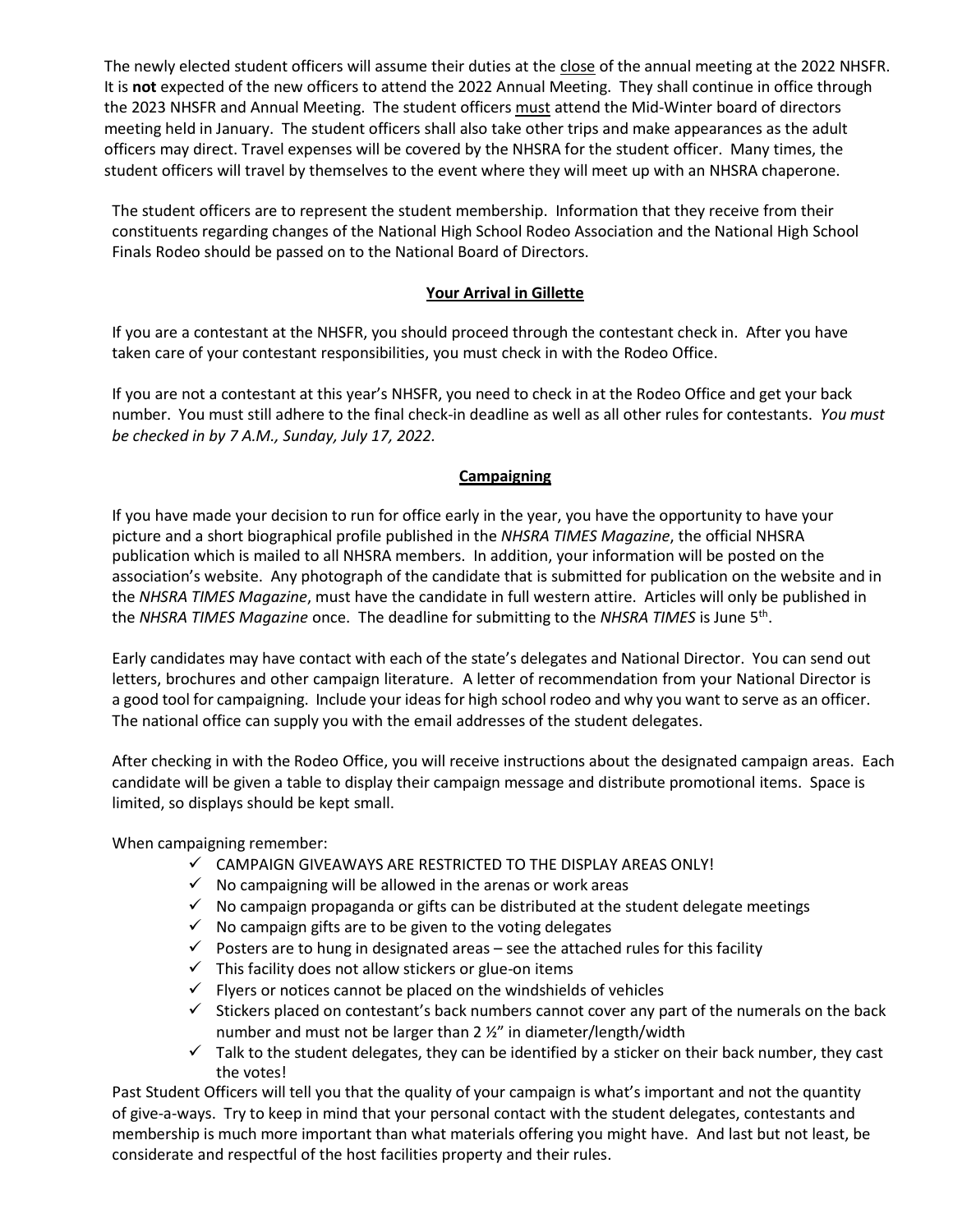#### **Meetings at Nationals**

Your first Student Delegate meeting with the current Student Officers and delegates will be on Sunday, July 17, at 9 AM in Energy Hall. At this meeting, all the member organizations of the NHSRA will have four student delegates in attendance. As a candidate for office, you will be asked to introduce yourself **briefly** (no speeches during the introductions). This is a good opportunity for you to set yourself apart from the group and express the talents you want to bring to the NHSRA. The election of student event directors will take place at this meeting.

Student officer candidates will be introduced at the Mandatory Contestants Meeting. This meeting is also on Sunday, July 17, at 11 AM at the Main Arena Grandstands.

The third meeting you will need to attend, as a candidate, will be held on Friday, July 22, 2 PM in Energy Hall. This will be for all student delegates, student officer candidates and current student officers. During this meeting, the youth campaigning for office will be asked to give a campaign speech relating their goals and reasons for seeking office. Speeches are to be done without props or videos, and approximately two-minutes. The election of the 2022-2023 NHSRA Student Officers will take place at this time. The results of the election will be announced immediately following the tally of the votes.

The by-laws outlining the procedure for electing student officers, the student delegates and policies for student officers are outlined in Article V of the NHSRA Constitution and By-Laws. Please refer to a current NHSRA Rule Book for those procedures.

If you have been elected to an office of the NHSRA, you and your parents will meet with the Youth Advisory Committee Chairmen and the NHSRA Executive Director immediately following the Student Delegate Meeting. At this time, some paperwork will need to be filled out and policies and procedures will be presented to the new officers, so they know what is expected of them over the next year. You and your parents will be required to sign an agreement outlining behavior policies and conduct expectations as well as possible disciplinary actions if any rules, policies and procedures are violated. A copy of this agreement is included so that you and your parents/guardians have time to review it prior to being elected. You will be required to sign a confidentiality non-disclosure agreement. All candidates need to understand that the integrity of the NHSRA rests with the National Student Officers.

The newly elected student officers will be introduced prior to the Grand Entry of the Friday Night Performance, July 22<sup>nd</sup>.

As a NHSRA Student Officer your opportunities can be endless. Familiarize yourself with the Constitution and "Mission Statement" of the National High School Rodeo Association. Know that you can be part of the solution and make this the best youth organization in the world.

If you have any questions, please feel free to contact the current NHSRA Student Officers: Grace Wiening, President; Creek Williams, Vice-President and/or Corynn Kayser, Secretary. You can also contact Youth Advisory Co-Chairpersons: Gaye Walker, Mississippi or Ronnie Haslerig, Georgia. Their contact information can be found in the *NHSRA TIMES Magazine* or the NHSRA website.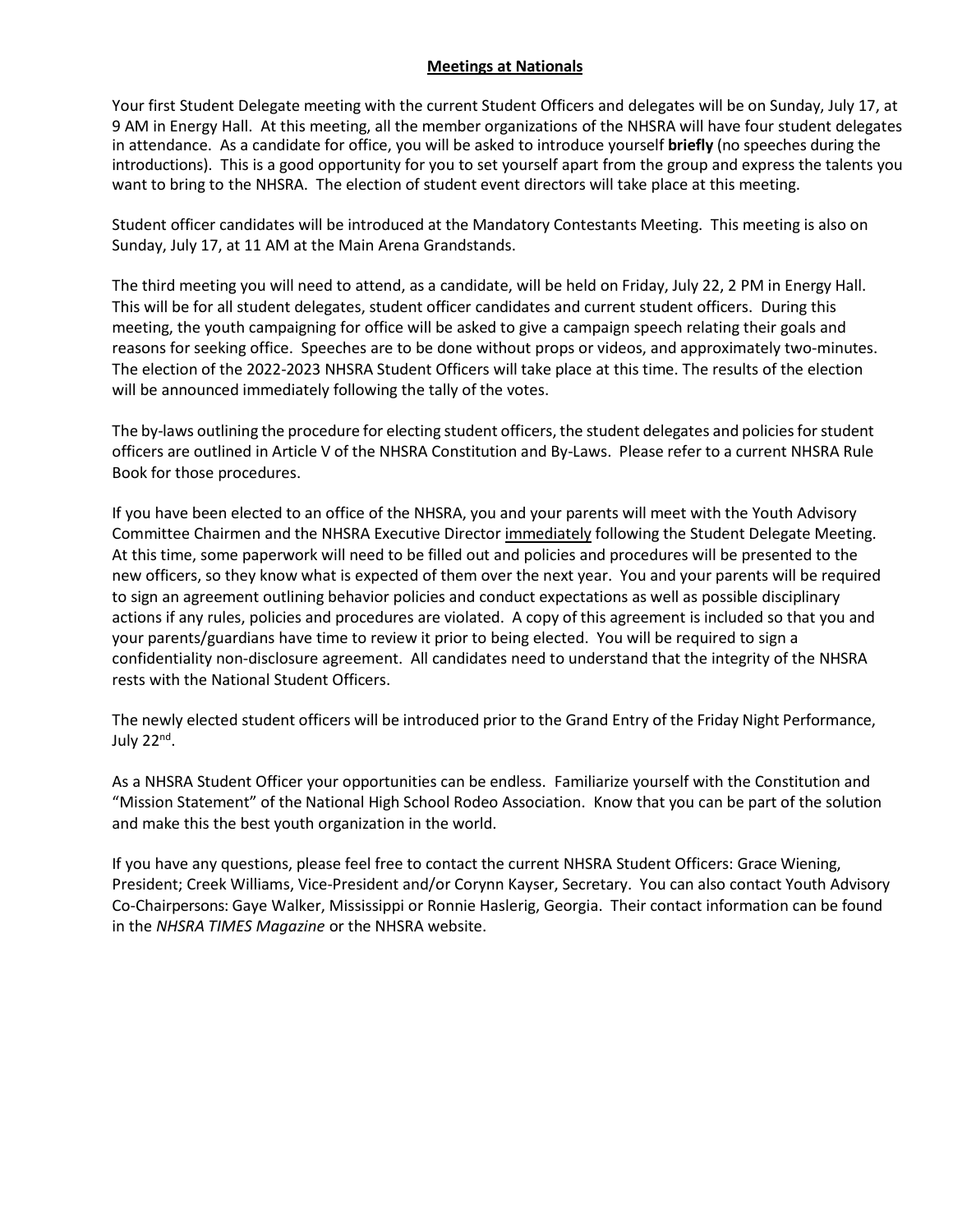# **COMMIT TO BEING A STUDENT OFFICER**

NHSRA is excited about your decision to run for a national office and congratulate you for your actions. We feel we need to let you know some of your responsibilities and requirements prior to taking this step.

➢ *TRAVEL*: Successful candidates will be expected to be in attendance on the following trips. Travel arrangements will be made by and paid by NHSRA for student officers. You will be met at the event by a NHSRA chaperone.

**December 1-10, 2022** – NFR Cowboy Christmas – Las Vegas, NV (sell RAM Truck/Weatherby Rifle/Bloomer Trailer raffle tickets in sponsor shared booth)

**January (Tuesday thru Saturday) 2023**– NHSRA Mid-Winter Meeting (normally the 3<sup>rd</sup> or 4<sup>th</sup> week of January – dates and location will be determined following Annual Meeting at NHSFR) (serve an active role in decision making on full board and selected committees)

**July 16 – 22, 2023** – NHSFR & Annual Meeting – Gillette, WY (duties not limited to presiding over delegate meetings, presenting flags at each performance)

## ➢ *SPONSOR OBLIGATIONS*:

Successful candidates will be expected and required to be in NHSRA **Sponsor apparel** when representing NHSRA at any event.

## **Cinch Jeans & Shirts, Corral Boots, and American Hat**

### ➢ *AGREEMENTS*:

Successful candidate and parents or guardian will be required to sign a **Conduct and Behavior Policy Agreement**.

Successful candidate will be required to sign a

**Confidentiality Non-Disclosure Agreement**.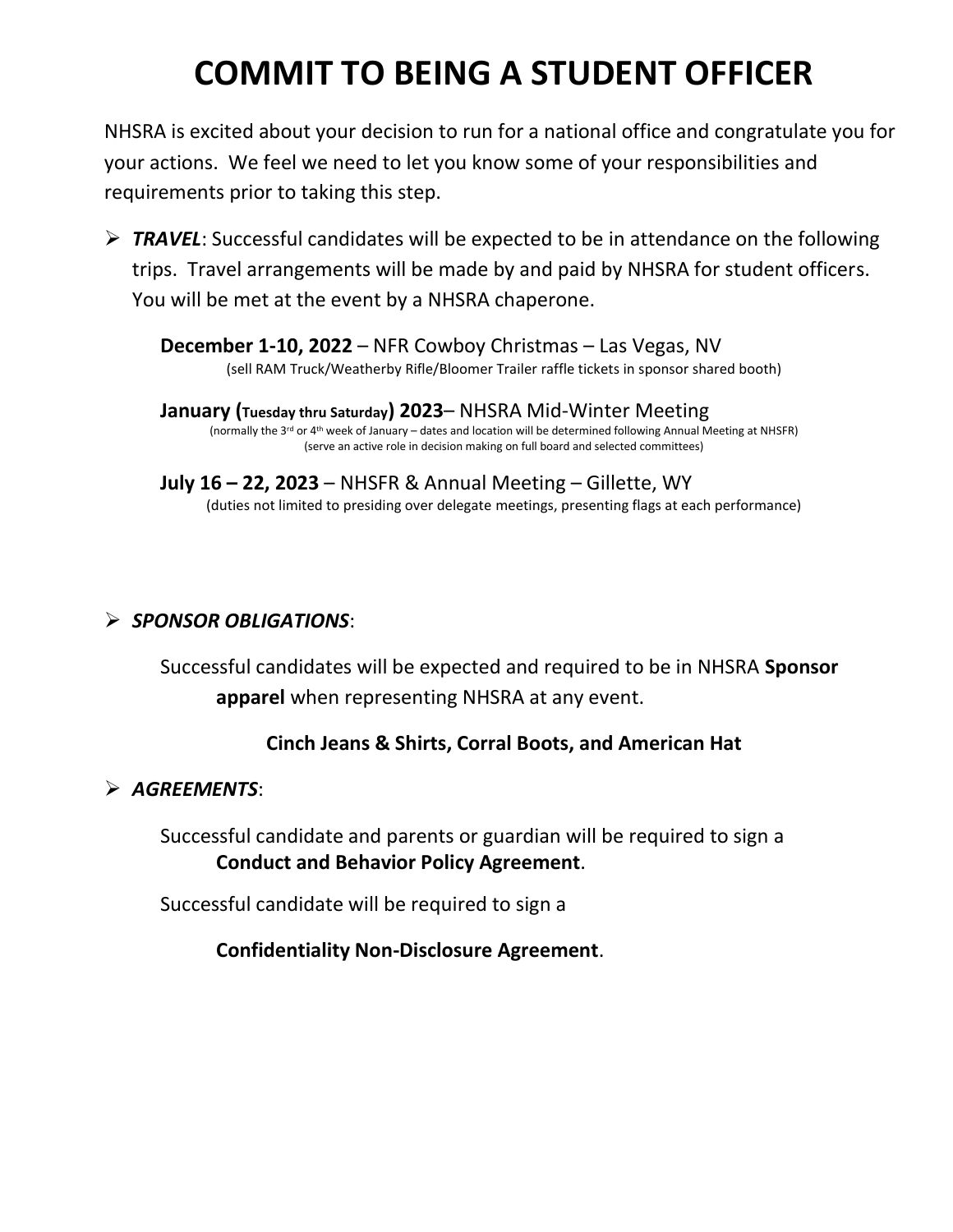# **NHSRA Student Officer Candidate Campaign Filing Form**

| Name: when the contract of the contract of the contract of the contract of the contract of the contract of the contract of the contract of the contract of the contract of the contract of the contract of the contract of the                                                                                                                                                                                                                                                                                                                                                                                                                                                                                                                                                         |
|----------------------------------------------------------------------------------------------------------------------------------------------------------------------------------------------------------------------------------------------------------------------------------------------------------------------------------------------------------------------------------------------------------------------------------------------------------------------------------------------------------------------------------------------------------------------------------------------------------------------------------------------------------------------------------------------------------------------------------------------------------------------------------------|
|                                                                                                                                                                                                                                                                                                                                                                                                                                                                                                                                                                                                                                                                                                                                                                                        |
|                                                                                                                                                                                                                                                                                                                                                                                                                                                                                                                                                                                                                                                                                                                                                                                        |
| State/Provincial High School Rodeo Association: ________________________________                                                                                                                                                                                                                                                                                                                                                                                                                                                                                                                                                                                                                                                                                                       |
|                                                                                                                                                                                                                                                                                                                                                                                                                                                                                                                                                                                                                                                                                                                                                                                        |
|                                                                                                                                                                                                                                                                                                                                                                                                                                                                                                                                                                                                                                                                                                                                                                                        |
| I, hereby certify, that I am a member in good standing of the above-mentioned state/provincial high<br>school rodeo association during the 2021-2022 high school rodeo year and that I have a minimum of<br>one year of eligibility left in the NHSRA and hereby am eligible to campaign for a national student<br>officer position with the NHSRA. I fully understand that holding an NHSRA National Officer position is a<br>big responsibility and that I will be a role model for other youth and that my actions not only reflect<br>upon myself; but, upon the entire membership of the National High School Rodeo Association, Inc. I<br>am fully prepared to be held to a higher standard than most members and am accepting the<br>responsibility of the office I am seeking. |
|                                                                                                                                                                                                                                                                                                                                                                                                                                                                                                                                                                                                                                                                                                                                                                                        |
|                                                                                                                                                                                                                                                                                                                                                                                                                                                                                                                                                                                                                                                                                                                                                                                        |
| As the parent or guardian of the above named NHSRA member, I hereby give my permission for my<br>son/daughter to seek the position of a National Student Officer and understand that the position<br>comes with serious responsibilities.                                                                                                                                                                                                                                                                                                                                                                                                                                                                                                                                              |
|                                                                                                                                                                                                                                                                                                                                                                                                                                                                                                                                                                                                                                                                                                                                                                                        |
|                                                                                                                                                                                                                                                                                                                                                                                                                                                                                                                                                                                                                                                                                                                                                                                        |
| Please return this completed form to:                                                                                                                                                                                                                                                                                                                                                                                                                                                                                                                                                                                                                                                                                                                                                  |
|                                                                                                                                                                                                                                                                                                                                                                                                                                                                                                                                                                                                                                                                                                                                                                                        |

Melissa Wolf, NHSRA National Office 12011 Tejon Street, Suite 900 Denver, CO 80234 Fax: 303-452-0912 Email: [melissa@nhsra.org](mailto:melissa@nhsra.org)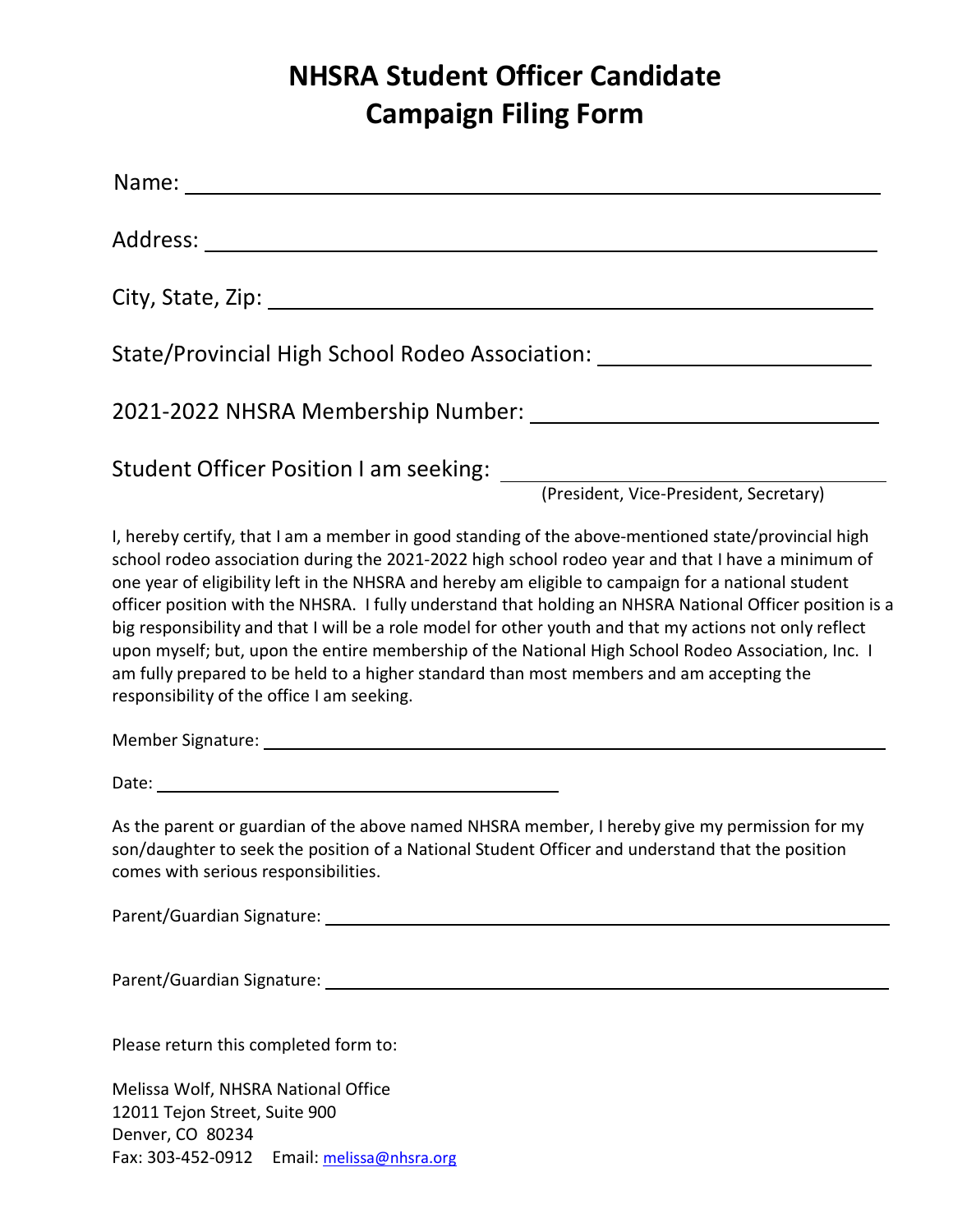# **Notice from CAM-PLEX Multi-Event Facility**

Policy regarding campaign materials distributed at the NHSFR: No campaign propaganda, posters, signs or campaign gifts can be put up in or taken into the student delegate meeting room. You will not be allowed to give gifts to the delegates. Campaign giveaways are restricted to the display areas only.

Campaign posters can only be hung in the following areas:

## **DO NOT hang posters or other campaign materials on any other areas of the CAM-PLEX Multi-Event Facilities including**:

- $\triangleright$  Official posting areas, where the official draw, results & notices are posted
- ➢ Shower Buildings
- ➢ Light poles, fence, utility structures, etc.
- ➢ Doors, windows, etc.
- ➢ Stake lawn signs are not allowed on grounds

# **Posters must be hung with VELCO or BLUE PAINTERS TAPE!!**

## **Campaign posters can ONLY be hung in the following areas**:

- $\triangleright$  Central Pavilion (Cinch Town) designated fabric boards
- ➢ Morningside Park Grandstands Building designated fabric boards
- $\triangleright$  Energy Hall designated fabric boards
- $\triangleright$  East Pavilion (Cutting Arena) designated bulletin board
- $\triangleright$  Wyoming Center (Tradeshow) designated fabric boards located in lobby area
- $\triangleright$  Campgrounds and RV Parks within State's designated campsites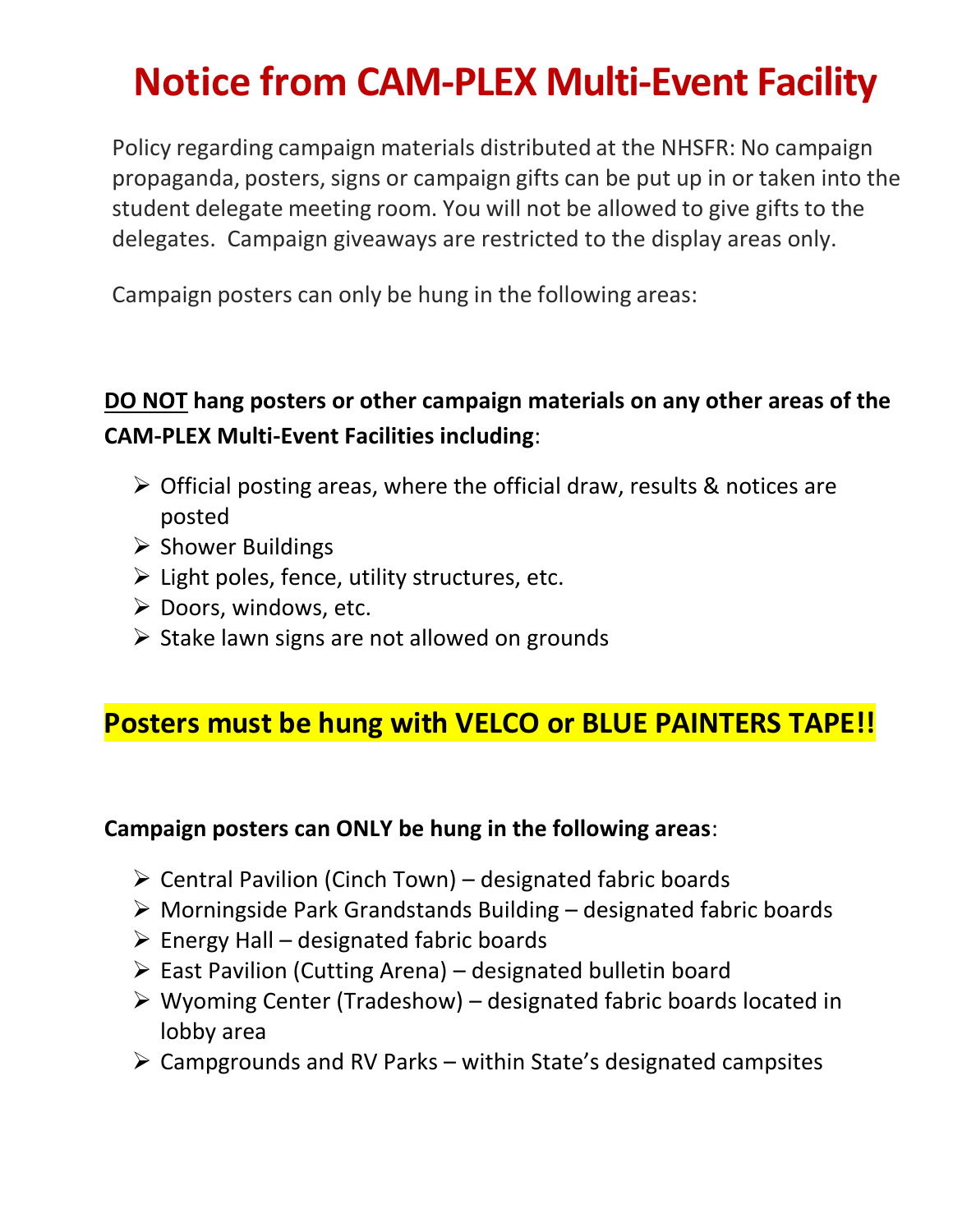# **NATIONAL HIGH SCHOOL RODEO ASSOCIATION, INC. CONDUCT AND BEHAVIOR POLICY AGREEMENT**

As a National Student Officer of the National High School Rodeo Association Inc. you will be a representative of the Association and symbolic of its reputation, principles and interests to other students and adults in your local community and the nation. Because of the importance of your position and what your appearance and behavior say to others about you and the Association, it is imperative you understand the expectations and responsibilities that accompany your position. You will be expected to comply with the dress code and other requirements of the Association and behave in accordance with the standards provided in the Rules, Bylaws and Constitution of the Association.

The Rules, Bylaws and Constitution provide that acts of insubordination, misconduct, or acts, which are detrimental to the reputation, principles and interest of the Association, will subject a Member to discipline. Disciplinary action can include a variety of penalties – even removal of title or office, suspension, or expulsion.

Activities for which discipline has been and will be imposed include (but are not limited to) any association with or use of alcohol, drugs, smoking, use of vape products or immoral or lewd conduct. Regardless of the permissive laws of your state or the indulgence or permission of your parents or legal guardian, these activities will not be permitted while you are attending local or national Association events, meetings or functions or serving as a representative of the Association in any way. **BE AWARE THAT THESE BEHAVIORS WILL NOT BE TOLERATED UNDER ANY CIRCUMSTANCES. ANY MEMBER FOUND OR REPORTED TO BE DIRECTLY OR INDIRECTLY ASSOCIATED WITH MISCONDUCT OR DETRIMENTAL ACTIVITIES WILL BE IMMEDIATELY REMOVED FROM ANY EVENT, MEETING OR FUNCTION, AND, SENT HOME AT THE EXPENSE OF HIS OR HER PARENT OR GUARDIAN**. There will be no questions asked and no opportunity to explain the conduct.

The Association will investigate all alleged offenses and the incident will be reported to the Member's parent or guardian. A hearing pursuant to the Disciplinary Action or Disqualification provisions of the Rules, Bylaws and Constitution will be scheduled at which the Member will have the opportunity to present a defense to the charges.

At the end of your term, or upon the imposition of Disciplinary Action requiring relinquishment of the position, or, suspension or expulsion from the Association, all property of the Association must be returned to the Association within 7 days at the Member's expense.

During your term in office, you will be required to adhere to all NHSRA policies and procedures for travel, making appearances, attending official functions, meetings, activities and any other national or local events. You will be expected to carry out all responsibilities of your office or position and meet all requirements and expectations that are outlined to you during the annual Student Officer Orientation or that are outlined to you at any other time throughout the year by the governing boards, individuals or committees of the NHSRA.

Student Officers should be aware that posting photographs, comments, or statements on any website such as Instagram, Facebook, Twitter, Snapchat, Tik Tok or any other website or internet page that associates them with the NHSRA is not allowed without the permission of the NHSRA. They should also be aware that any statements, comments or photographs posted that sheds a negative light on the NHSRA or is detrimental to the NHSRA, its mission or the sport of rodeo in any way could subject them to disciplinary action resulting in censure, probation, removal, suspension or expulsion.